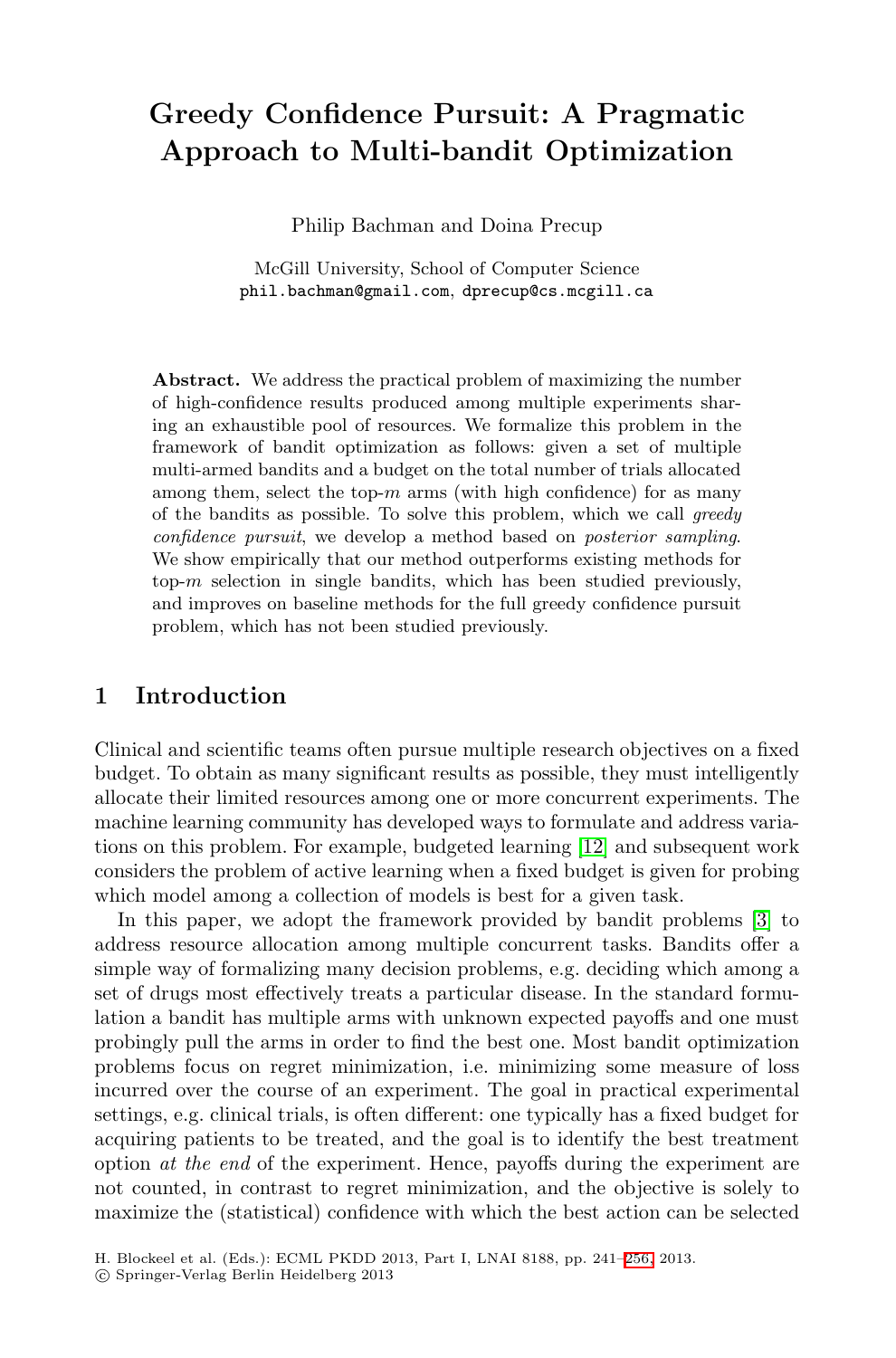after the experiment is over. In a recent series of papers, this idea has been developed under the label "pure exploration" in multi-armed bandits [4, 2, 8].

The problem of selecting the best arm with high confidence using a minimum number of trials has also been tackled by [13] and [7]. In [9], the authors extended the approach of [7] to the case in which one wants to select not just the best arm, but the  $m$  arms with highest payoffs. In recent work [10], the same authors provided an alternative algorithm with stronger PAC guarantees. Note that bestarm selection is the special case of top-m selection where  $m = 1$ .

In the clinical trial setting, significant interest is currently directed towards personalized medicine based on treatments which only work for specific subpopulations. For example, it is understood that diseases like cancer may evolve differently based on certain genetic mutations, and thus any treatment for such a disease may only benefit certain types of patients. In such cases, no budgeted clinical trial can hope to show that a treatment is universally effective; instead, one should try to identify sub-populations within which the treatment works with high confidence. One can naturally describe this problem using multiple bandits (i.e. sub-populations) each comprising multiple arms (i.e. available treatments). Typically, a fixed total number of patients can be enrolled (corresponding to a fixed total number of trials). [Hen](#page-15-2)ce, patients should be recruited and allocated among the sub-populations and treatments to maximize the number of subpopulations for which an effective treatment is co[nfid](#page-15-2)ently identified.

We formalize thi[s](#page-15-3) problem as multi-bandit top- $m$  selection: given a set of  $n$ multi-armed bandits, a trial budget T, and a target confidence  $\tau$ , maximize the number of top-m groups identified with confidence  $\rho > \tau$  after performing T trials. We refer to this general proble[m](#page-1-0) as *greedy confidence pursuit*, as it preferentially directs resources (i.e. trials) towards experiments (i.e. bandits) in which confident results are easiest to achieve. Work in [8] addr[ess](#page-3-0)es a related problem which focuses, roughly speaking, on minimizing the probability of incorrectly identifying a[ny](#page-9-0) top-m group. We will discuss the relation between  $[8]$  and our own work in detail. Similarly, work in [6] considers a multi-bandit objective which focuses on minimizing the maximum uncertainty among the estimated per-arm returns. In contrast, we propose the more pragmatic objective of maximizing the number of confident results achieved on a fixed budget<sup>1</sup>.

<span id="page-1-0"></span>In Section 2 of this paper, we define greedy confidence pursuit and contrast it with objectives previously considered in the multi-bandit setting. In Section 3 we develop an algorithm for intra-bandit top-m selection in bandits with Bernoullidistributed returns. In Section 5 we develop an algorithm for inter-bandit trial allocation which completes our approach to greedy confidence pursuit. In Sections 4 and 6, we compare the performance of our algorithms with existing algorithms across a range of problems, illustrating the power of our approach and highlighting the differences between greedy confidence pursuit and other

<sup>1</sup> Our objective is pragmatic as many practical scenarios (e.g. scientific publication) require surpassing some confidence threshold for capturing *any* value, with extra confidence beyond the threshold providing rapidly diminishing additional value.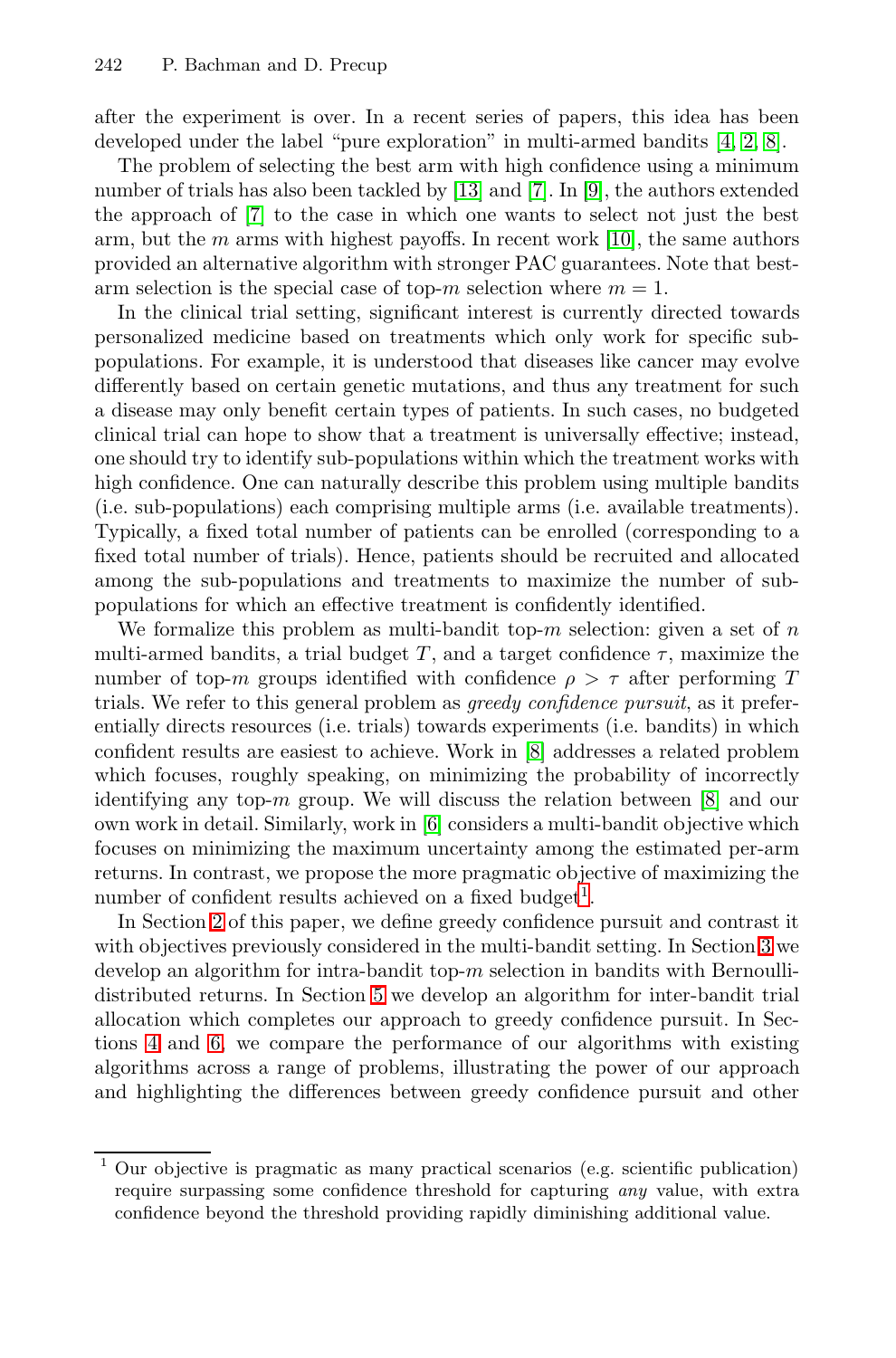<span id="page-2-2"></span>objectives previously considered in the multi-bandit setting. We conclude the paper and discuss future work in Section 7.

# **2 Motivating and Formulating Our Objective**

Consider a pharmaceutical developer evaluating a new drug for potential use in multiple sub-populations of patients. Given a fixed budget for processing trial patients, the developer may seek to maximize the number of sub-populations for which their proposed drug is identified as significantly better than existing treatments<sup>2</sup>. We can formalize this problem as follows:

- $-$  Each sub-population is represented by a bandit  $b_i$ .
- Each bandit has a set of n arms  $A_i = \{a_{i1},...,a_{in}\}\$ , with arm  $a_{i1}$  representing the new drug and the rest representing existing treatments.
- The random variables  $\mathbf{R}_i = {\mathbf{r}_{i1}, ..., \mathbf{r}_{in}}$  give the per-trial outcomes for  $b_i$ .
- The objective is to maximize the number of bandits  $b_i$  for which we find  $\mathbb{E}[\mathbf{r}_{i1}] > \max_{j \neq 1} \mathbb{E}[\mathbf{r}_{ij}]$  with confidence  $\rho_i > \tau$ .

In [th](#page-15-2)e above scenario, only confident results involving a particular target arm (i.e. the pharmaceutical developer's proposed drug) are considered worth pursuing. This represents a variant of the general greedy confidence pursuit problem, in which confident results involving any best arm are pursued equally.

We approach greedy confidence pursuit by decomposing trial allocation into three stages: bandit selection, arm selection, and belief updates based on the trial outcome. Methods for these stages can be combined "a la carte", which facilitates algorithm development and eases comparison with existing work.

In previous work [8], given a set of N bandits  $B = \{b_1, ... b_N\}$ , Gabillon et. al proposed the following objective for multi-bandit subset selection:

<span id="page-2-1"></span><span id="page-2-0"></span>
$$
\text{maximize } \mathbb{E}_H[\min_i \rho_i],\tag{1}
$$

where  $\rho_i$  measures the confidence that the top-m group sel[ect](#page-2-0)ed for bandit  $b_i$  is correct. In contrast, our objective can be written as fol[low](#page-4-0)s:

$$
\text{maximize } \mathbb{E}_H[\sum_i \mathbb{I}\{\rho_i > \tau\} ] \,,\tag{2}
$$

where  $\rho_i$  is as above,  $\tau$  is a confidence threshold and I is the indicator function. The expectations are over *histories* (i.e. sequences of observed trial outcomes). Intuitively, (1) maximizes a lower bound on the per-bandit confidences and (2) maximizes the number of bandits for which the top- $m$  group can be selected with high confidence. The precise confidence measure we use is given in  $(3)$ .

For both objectives (1) and (2), the trials allocated to bandit  $b_i$  should be distributed among its arms to maximize  $\rho_i$ . Hence, good arm selection for (1) will

<sup>2</sup> While human drug trials are slow to adopt novel experimental designs, one could analogously consider trials of a new consumer product across multiple potential target demographics, or exploratory drug trials in non-human model systems.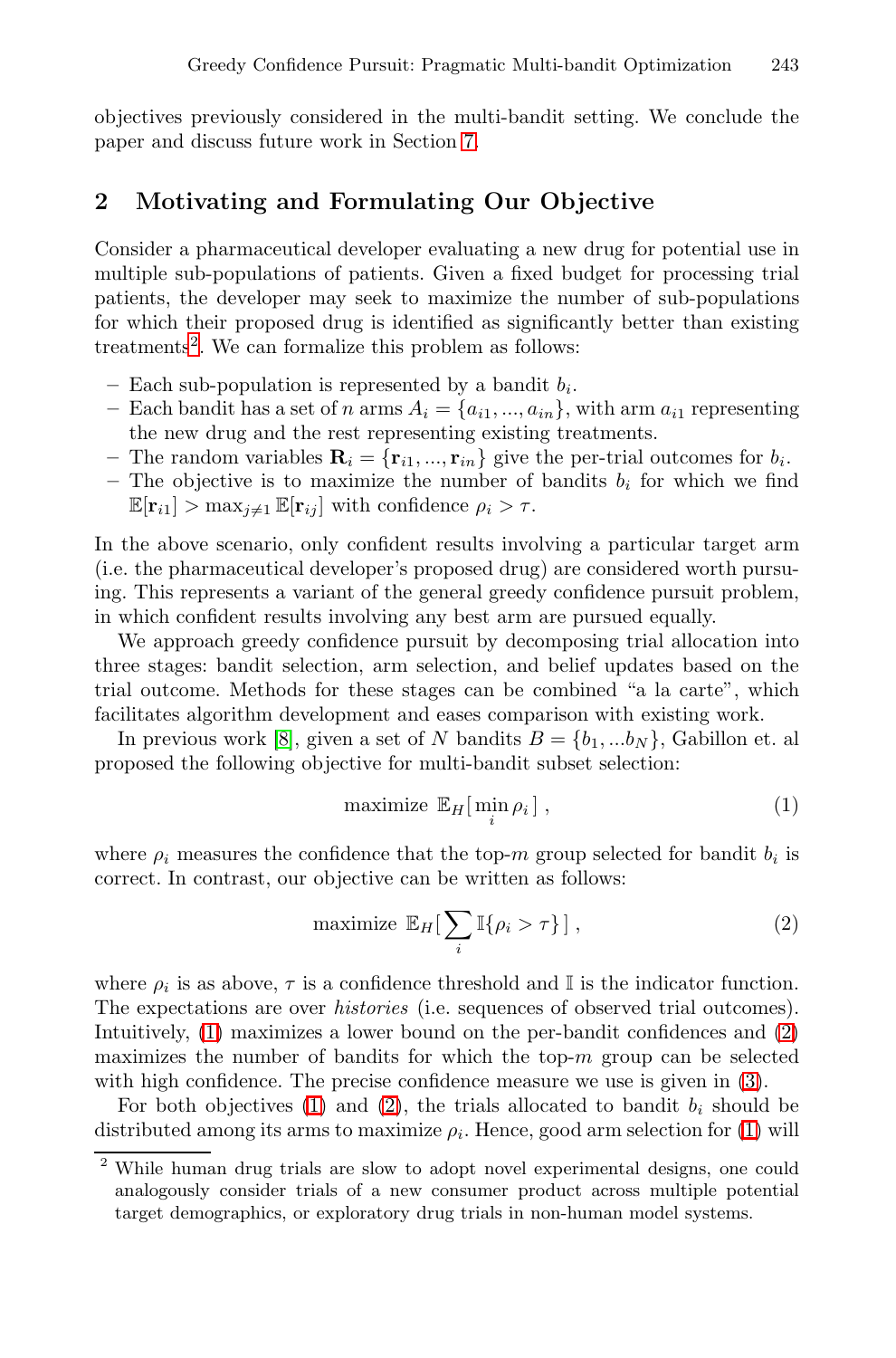also [be](#page-2-0) good for (2). However, methods for optimizing these objectives will select bandits quite differently. Intuitively, methods op[tim](#page-2-0)izing (1) will tend to allocate trials to bandits with relatively low confidence, while methods optimizing (2) will tend to allocate trials to bandits with relatively low expected *completion cost* (out of the bandits  $b_i$  for which  $\rho_i \leq \tau$ ). The practical differences between (1) and (2) are most striking when some bandit  $b_i$  is effectively intractable with respect to the operative confidence measure and trial budget; an algorithm optimizing (1) will still sink its budget into (hopelessly) pursuing improvements in  $\rho_i$ , while algorithms optimizing  $(2)$  will ignore  $b_i$  in favor of lower-hanging fruit.

<span id="page-3-0"></span>The completion cost is a critical concept when working with (2), which we define as follows: a bandit  $b_i$  has completion cost  $c_i$  if efficiently allocating  $c_i$ trials among the arms of  $b_i$  is expected to push  $\rho_i$  above  $\tau$ . Note that if each  $c_i$  were deterministic and known a priori, an optimal trial allocation policy for (2) would be to sort the bandits such that  $c_1 \leq c_2 \leq ... \leq c_N$ , then allocate  $c_1$  trials to  $b_1$ ,  $c_2$  trials to  $b_2$  etc., until budget exhaustion. This greedy policy maximizes the number of tasks completed on a fixed budget when each task has a known cost. The difficulty in our case is that each  $c_i$  is neither known a priori nor deterministic. Thus, a balance between exploring (to better estimate each  $c_i$ ) and exploiting (to push each  $\rho_i$  past  $\tau$ ) must be struck.

I[n S](#page-15-4)ection 5 we describe an estimator for the completion costs  $c_i$  and discuss how to use these estimates for inter-bandit trial allocation during greedy confidence pursuit. Next, we present our method for intra-bandit top- $m$  selection.

## **3 Bayesian Top-***m* **Selection**

Our intra-bandit subset selection algorithm uses Bayesian estimates of the perarm returns and follows a general approach called posterior sampling, of which Thompson sampling [16] is perhaps the best-known example. The notation introduced in this section will be reused throughout the remainder of this paper.

### **3.1 Definitions and Notation**

For a set B of N bandits, where each  $b_i \in B$  has a set  $A_i$  of n arms with Bernoullidistributed returns, our algorithm maintains its beliefs about the return of each arm  $a_{ij} \in A_i$  using a beta distribution  $\mathcal{B}_{ij} = \mathcal{B}(\alpha_{ij}, \beta_{ij})$ , where  $\alpha_{ij}$  and  $\beta_{ij}$ count the observed successes and failures for arm  $a_{ij}$ , respectively. We set priors over the returns by initializing all parameters  $\alpha_{ij}$  and  $\beta_{ij}$  to a common value (e.g. we set them to 1 in all of our tests). The belief for arm  $a_{ij}$  is updated by incrementing  $\alpha_{ij}$  or  $\beta_{ij}$  following each trial allocated to  $a_{ij}$ . The MAP estimate of the return of  $a_{ij}$  is given by  $\alpha_{ij} (\alpha_{ij} + \beta_{ij})^{-1}$ .

For a bandit  $b_i$  with current MAP return estimates  $\bar{R}_i = {\lbrace \bar{r}_{i1}, ..., \bar{r}_{in} \rbrace}$ , we define its current MAP gap location  $\bar{\gamma}_i$  as  $\frac{1}{2}(\bar{r}_{im} + \bar{r}_{i(m+1)}),$  in which  $\bar{r}_{im}$  and  $\bar{r}_{i(m+1)}$  refer to the  $m^{th}$  and  $(m+1)^{th}$  largest MAP return estimates respectively. Given  $\bar{\gamma}_i$ , we define the current MAP per-arm gaps  $\bar{\Gamma}_i = {\bar{\gamma}_{i1}, \dots, \bar{\gamma}_{in}}$  such that  $\bar{\gamma}_{ij} = |\bar{r}_{ij} - \bar{\gamma}_i|$ . We also refer to a bandit's true returns and gaps  $(R_i, \Gamma_i)$  as its parameters  $\theta \in \Theta$ , where  $\Theta$  spans all bandits permitted by the prior.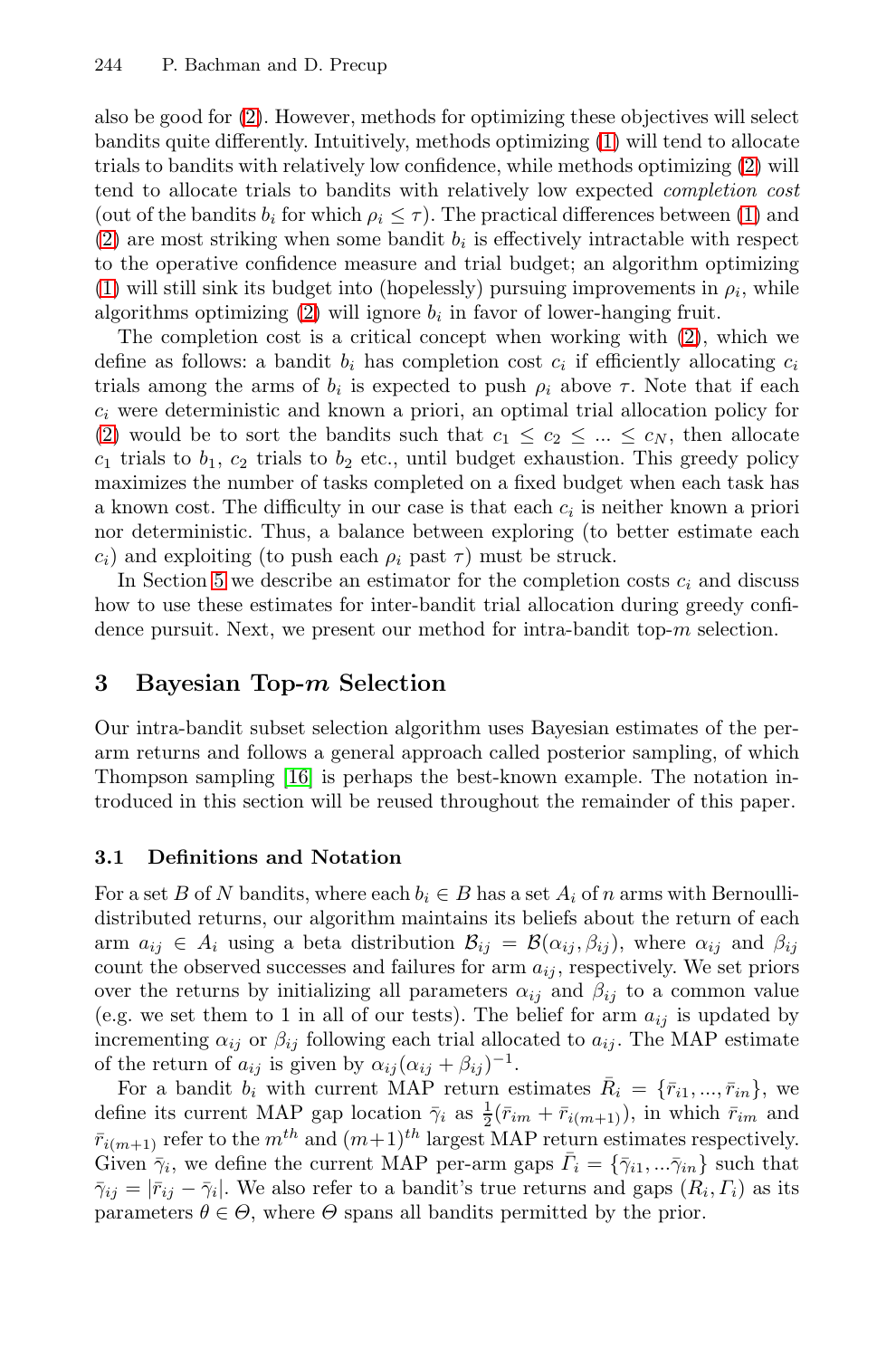<span id="page-4-0"></span>We associate each bandit  $b_i$  with a confidence  $\rho_i$ , which should give the probability that its current top- $m$  group (based on the MAP return estimates) is correct. Since this is impractical to compute exactly, we use a lower bound<sup>3</sup>. For a bandit  $b_i$  with current MAP return estimates  $\bar{R}_i = {\bar{r}}_{i1}, ..., \bar{r}_{in}$ , we compute this bound as follows:

<span id="page-4-1"></span>
$$
\bar{\rho}_i = 1 - \sum_{j=1}^n 1 - \Phi\left(\frac{\sqrt{t_{ij}} |\bar{r}_{ij} - \bar{\gamma}_i|}{\bar{\sigma}_{ij}}\right) ,\qquad (3)
$$

where  $\bar{\sigma}_{ij} = \sqrt{\bar{r}_{ij} (1 - \bar{r}_{ij})}$  is the current MAP estimate of the standard deviation of the return for arm  $a_{ij}$ ,  $t_{ij}$  is the number of trials previously allocated to arm  $a_{ij}, \bar{\gamma}_i$  is the MAP gap location derived from  $\bar{R}_i$ , and  $\Phi$  is the CDF for a standard normal distribution. This bound uses a normal approximation to the posterior distribution of the return estimate for each arm and computes a union bound on the probability that all MAP return estimates are on the same side of  $\bar{\gamma}_i$  as their true values. When (3) is negative, we define  $\bar{\rho}_i = 0$ .

The algorithms presented in this paper all sample from the current posterior over a bandit's returns and gaps (i.e. its parameters  $\theta \in \Theta$ ) as follows: sample a return for each ar[m fr](#page-15-5)[om](#page-15-6) [its](#page-15-7) [cu](#page-15-8)rrent Beta distribution, compute the gap location implied by the sampled returns, and compute the per-arm gaps using the sampled returns and the computed gap location.

### **3.2 Posterior Sampling and Its Merits**

Posterior sampling, or randomized probability matching, is a flexible approach to sequential optimization problems drawing increasing interest from the theoretical and applied sides of machine learning [1, 11, 15, 5]. For bandit problems, posterior sampling policies  $\pi^p$  select arms as follows:

$$
\pi^p(a_{ij}|H) \propto p\left(a_{ij} = \underset{a_{kl}}{\arg\max} f_\theta^H(a_{kl})\middle| H\right) , \qquad (4)
$$

in w[h](#page-4-1)ich  $\pi^p(a_{ij} | H)$  is the probability of  $\pi^p$  selecting  $a_{ij}$  given H, the trial history H records the outcomes of all previous trials,  $\theta \in \Theta$  is an unobserved parameter specifying the distribution of the bandit's returns, and  $f_{\theta}^H$  is any deterministic function with bounded range. The remaining component of any posterior sampling policy  $\pi^p$  is the conditional distribution  $p(\theta|H)$ , which describes the posterior over  $\theta \in \Theta$  after observing the trials recorded in H. Alg. (1) gives the general form followed by posterior sampling algorithms.

While the  $f_{\theta}^H$  used in (4) must be deterministic given particular values for  $\theta$ and  $H$ , its use in posterior sampling induces a stochastic policy by virtue of our imperfect knowledge of  $\theta$ , which we observe only through the trials recorded in

The true (Bayesian) confidence for a bandit can be computed to arbitrary precision by repeatedly sampling from the joint posterior over its per-arm returns and observing the frequency with which its MAP top- $m$  group appears as the top- $m$  group among the sampled sets of returns.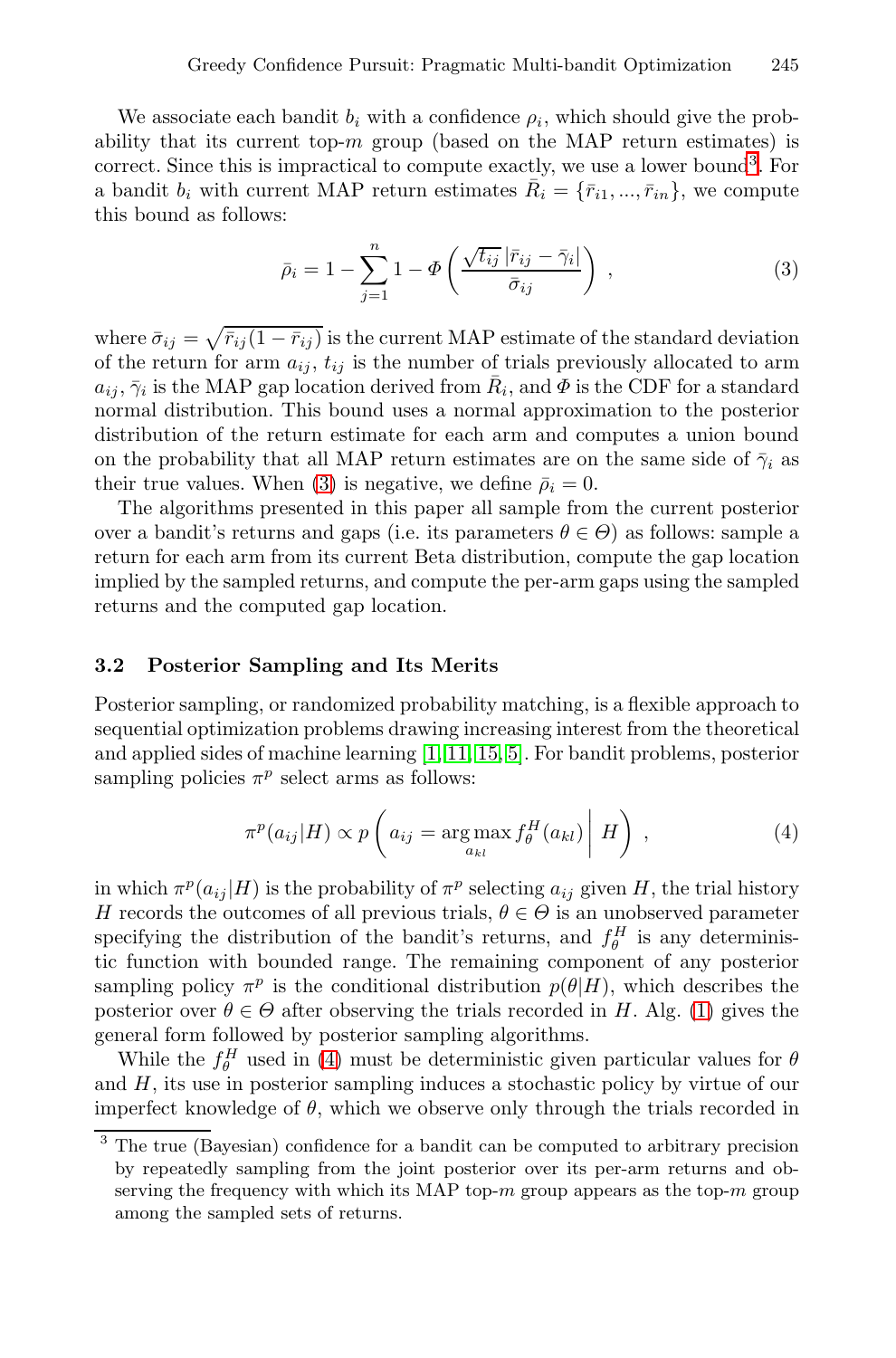<span id="page-5-0"></span>H. Thus, while  $f_{\theta}^H$  must be deterministic, its value for a particular arm  $a_{ij}$  given a particular history  $H$  is stochastic, with stochasticity provided by entropy in the posterior  $p(\theta|H)$ .

| <b>Algorithm 1.</b> PostSample( $f_a^H$ , $p(\theta H)$ , H, T)                        |
|----------------------------------------------------------------------------------------|
| 1: for $1 \le t \le T$ :                                                               |
| Sample $\hat{\theta} \in \Theta$ from the posterior given by $p(\hat{\theta} H)$<br>3: |
| 4: Let $\hat{a}_{ij}^* = \arg \max_{a_{kl}} f_{\hat{\theta}}^H(a_{kl})$                |
| 5: Pull arm $\hat{a}_{ij}^*$ and update H based on the outcome                         |
| $6:$ end for                                                                           |
|                                                                                        |

The performance of a posterior sampling policy  $\pi^p$  is most naturally measured by its *Bayes risk* with respect to  $f_{\theta}^H$ , which can be w[ritt](#page-15-9)en as follows:

$$
\mathbb{E}_{\theta} \sum_{t=1}^{T} \left[ f_{\theta}^{H}(a_{ij}^{*}) - f_{\theta}^{H}(\pi_{t}^{p}) \right] , \qquad (5)
$$

in which  $\pi_t^p$  indicates an arm selected according to the probabilities given by  $\pi^p(a_{ij}|H)$  and  $a_{ij}^*$  is an arm which maximizes  $f_{\theta}^H$ . The Bayes risk describes the sub-optimality of  $\pi^p$  with respect to an optimal policy  $\pi^*$  that always knows  $a_{ij}^*$ , with respect to a prior over  $\Theta$  chosen a priori. Based on work in [14], we decompose the Bayes risk for posterior sampling policies as follows:

$$
(5) = \mathbb{E}_{H} \mathbb{E}_{\theta} \sum_{t=1}^{T} \left[ f_{\theta}^{H}(a_{ij}^{*}) - f_{\theta}^{H}(\pi_{t}^{p}) \right]
$$
  
\n
$$
= \mathbb{E}_{H} \mathbb{E}_{\theta} \sum_{t=1}^{T} \left[ f_{\theta}^{H}(a_{ij}^{*}) - U_{t}^{H}(\pi_{t}^{p}) + U_{t}^{H}(\pi_{t}^{p}) - f_{\theta}^{H}(\pi_{t}^{p}) \right]
$$
  
\n
$$
= \mathbb{E}_{H} \mathbb{E}_{\theta} \sum_{t=1}^{T} \left[ f_{\theta}^{H}(a_{ij}^{*}) - U_{t}^{H}(a_{ij}^{*}) + U_{t}^{H}(\pi_{t}^{p}) - f_{\theta}^{H}(\pi_{t}^{p}) \right]
$$
  
\n
$$
= \mathbb{E}_{\theta} \sum_{t=1}^{T} \left[ f_{\theta}^{H}(a_{ij}^{*}) - U_{t}^{H}(a_{ij}^{*}) \right] + \mathbb{E}_{\theta} \sum_{t=1}^{T} \left[ U_{t}^{H}(\pi_{t}^{p}) - f_{\theta}^{H}(\pi_{t}^{p}) \right]
$$

in which  $U_t^H$  is any function that is deterministic and bounded given H. The key step in this decomposition relies on the property that  $\mathbb{E}_{\theta|H}[U_t^H(a_{ij}^*)] =$  $\mathbb{E}_{\theta|H}[U_t^H(\pi_t^p)]$ , which results from the posterior sampling construction of  $\pi^p$  according to (4), which makes the distributions  $\pi^p(a_{ij}|H)$  and  $p(a_{ij} = a_{ij}^*|H)$ identical. We emphasize that this decomposition is valid for any  $\pi^p$  based on posterior sampling for any  $f_{\theta}^H$  and  $U_t^H$  meeting the stated contraints.

Analyses of the Bayes risk for UCB policies follow a decomposition parallel to that for posterior sampling, with a final step that results in:

$$
\mathbb{E}_{\theta} \sum_{t=1}^{T} \left[ f_{\theta}^{H}(a_{ij}^{*}) - U_{t}^{H}(a_{ij}^{*}) \right] + \mathbb{E}_{\theta} \sum_{t=1}^{T} \left[ U_{t}^{H}(\pi_{t}^{u}) - f_{\theta}^{H}(\pi_{t}^{u}) \right],
$$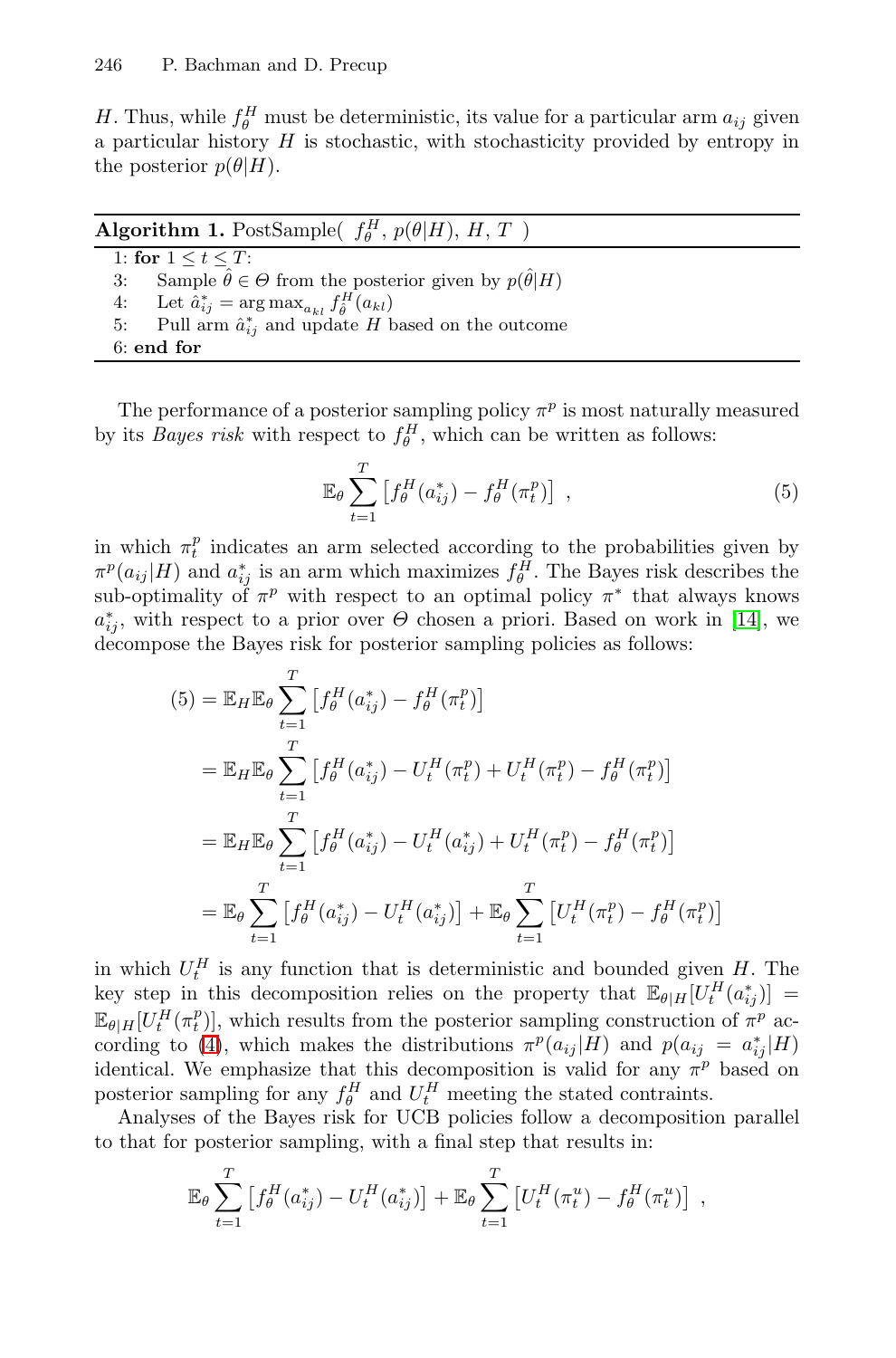in which  $U_t^H$  meets the same constraints as for posterior sampling and  $\pi_t^u$  is the arm selected by a UCB policy  $\pi^u$  based on  $U_t^H$ , i.e. one where  $\pi_t^u$  =  $\arg \max_{a_{ij}} U_t^H(a_{ij})$ . The key step in the Bayes risk decomposition for UCB policies relies on the fact that  $U_t^H(\pi_t^u) \geq U_t^H(a_{ij}^*)$  for all t, due to the UCB construction of  $\pi^u$ .

The parallel decompositions of the Bayes risks for [po](#page-15-9)sterior sampling and UCB algorithms show that, if for some  $f_{\theta}^H$  there exists an upper bound  $U_t^H$  which produces a UCB policy  $\pi^u$  with provably good Bayes risk, then substituting that  $U_t^H$  into the decomposed Bayes risk for the policy  $\pi^p$  which performs posterior sampling with respect to  $f_{\theta}^H$  proves an equivalent Bayes risk for  $\pi^p$ . Thus, the Bayes risk of posterior sampling with respect to any  $f_{\theta}^{H}$  is upper-bounded by the lowest Bayes risk upper bound for any  $\pi^u$  constr[uct](#page-15-2)ed from any upper bound  $U_t^H$  on  $f_\theta^H$ . For detailed coverage of this result and its implications, see [14].

## **3.3 Top-***m* **Selection via Posterior Sampling**

Motivated by the preceding result, we derive a function  $f_{\theta}^H$  for which good Bayes risk ensures good subset selection performance. We begin by restating an efficient static allocation policy  $\pi^s$  for subset selection d[esc](#page-6-0)ribed in detail by [8]:

<span id="page-6-1"></span><span id="page-6-0"></span>
$$
\pi_{\theta}^{s}(a_{ij}) = \frac{Tb^{2}}{\gamma_{ij}^{2} \sum_{kl} \frac{b^{2}}{\gamma_{kl}^{2}}},
$$
\n(6)

in which  $\pi^s_{\theta}(a_{ij})$  gives the number of trials to allocate to  $a_{ij}$  assuming the gaps  $\gamma_{ij}$  are known a priori (the gaps are determined by the bandit parameters  $\theta$ ), T gives the total number of trials to allocate, and b is a bound on the range of the returns (e.g.,  $b = 1$  for Bernoulli bandits). The policy induced by (6) is optimal with respect to a lower bound on selection confidence analogous to that in  $(3)$ . Next, for any trial history  $H$ , define  $H(a_{ij})$  as the number of trials recorded for  $a_{ij}$  in  $H^4$ . Finally, for history H and bandit parameters  $\theta$ , define the log misallocation ratio as:

$$
f_{\theta}^{H}(a_{ij}) = \log\left(\frac{\pi_{\theta}^{s}(a_{ij})}{H(a_{ij})}\right) \tag{7}
$$

Note that this  $f_{\theta}^H$  implicitly depends on the desired subset size m through the definition of the per-arm gaps used in computing  $\pi_{\theta}^{s}(a_{ij})$  for each arm and that it is bounded by  $\pm \log(T)$ . This  $f_\theta^H$  provides a particularly interesting target for posterior sampling because we only ever observe it indirectly, through the information recorded in H over the course of an experiment.

Intuitively, posterior sampling with respect to (7) will select arms in proportion to their posterior probability of being most under-sampled relative to their sample density in the optimal static policy  $\pi^s_{\theta}$ . Any policy whose Bayes risk with respect to  $(7)$  grows sublinearly in T has performance asymptotically equivalent

 $4$  Without loss of generality, we assume all arms have at least one trial in H.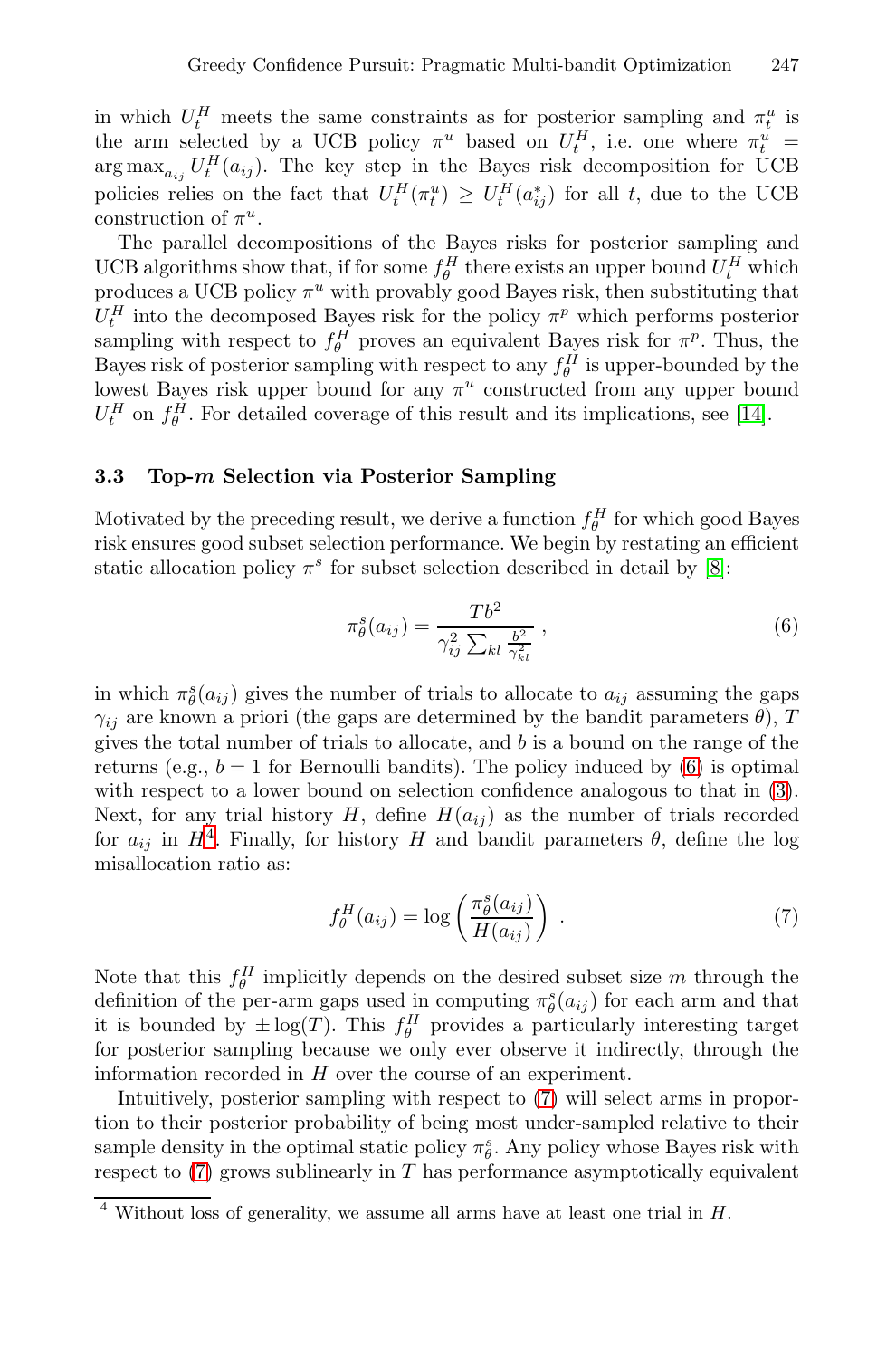to that of  $\pi^s_{\theta}$  for the true  $\theta$  as  $T \to \infty$ . And, from the earlier result, the existence of any UCB policy with good Bayes risk with respect to (7) suggests good Bayes risk for posterior sampling with respect to (7).

We perform intra-bandit top- $m$  selection by posterior sampling with respect to the value in (7). Alg. (2) describes how our algorithm allocates trials at each round. While our full appr[oa](#page-6-0)ch to greedy confidence pursuit calls Alg. (2) one round at a time, it can also [be](#page-6-1) iterated following the form of Alg. (1) for application to single bandit subset selection problems.

| 1: Sample $\hat{\theta}_i = (\hat{R}_i, \hat{\Gamma}_i)$ according to $p(\hat{\theta}_i H)$ .                         |  |
|-----------------------------------------------------------------------------------------------------------------------|--|
|                                                                                                                       |  |
| 2: Compute $\pi_{\hat{\theta}_i}^s(a_{ij})$ for each $a_{ij} \in A_i$ according to (6).                               |  |
| 3: Compute $\hat{a}_{ij}^* = \arg \max_{a_{ij}} f_{\hat{\theta}_i}^H(a_{ij}),$ with $f_{\hat{\theta}_i}^H$ as in (7). |  |
| 4: Return $\hat{a}_{ii}^*$ .                                                                                          |  |

<span id="page-7-0"></span>As further justification for our algorithm, consider the relation:

$$
\underset{a_{ij}}{\arg\max} \log \left( \frac{\pi_{\theta}^{s}(a_{ij})}{H(a_{ij})} \right) = \underset{a_{ij}}{\arg\min} \frac{\sqrt{H(a_{ij})} \gamma_{ij}}{b} , \qquad (8)
$$

which follows from a straightforward derivation. If one were to model all arms using the same bound  $b$  on their standard deviation, then the values in the argmin above are equivalent to the values passed to  $\Phi$  in (3) when computing the contribution of each arm to a bandit's confidence  $\rho_i$ . Thus, by posterior sampling with respect to (7), our algorithm selects arms according to their posterior probability of having the lowest confidence in (3). This can be interpreted as stochastic greedy maximization of the following lower bound on  $\rho_i$ :

$$
\rho_i \ge 1 - n \left( 1 - \min_j \left[ \varPhi \left( \frac{\sqrt{t_{ij}} \left| \bar{r}_{ij} - \bar{\gamma}_i \right|}{\bar{\sigma}_{ij}} \right) \right] \right) \tag{9}
$$

## **4 [T](#page-15-2)esting Top-***m* **Selection**

This section empirically compares our subset selection algorithm with two existing methods. The first one [10] offers a standard PAC guarantee on sample complexity and success probability that matches a theoretical lower bound on the optimal samples/accuracy tradeoff (up to constant factors). The second method is based on the optimally efficient (up to constant factors) method for best arm selection presented in [8], which we adapt for use in subset selection. We refer to our arm selection method as Bayes and the respective baseline methods as PAC and UCB. We now describe the PAC and UCB methods as used in our tests.

Using the notation from the previous section, both the PAC and UCB methods rely primarily on the current MAP estimates of the gaps (i.e.  $\{\bar{\gamma}_{i1},...,\bar{\gamma}_{in}\}\)$  for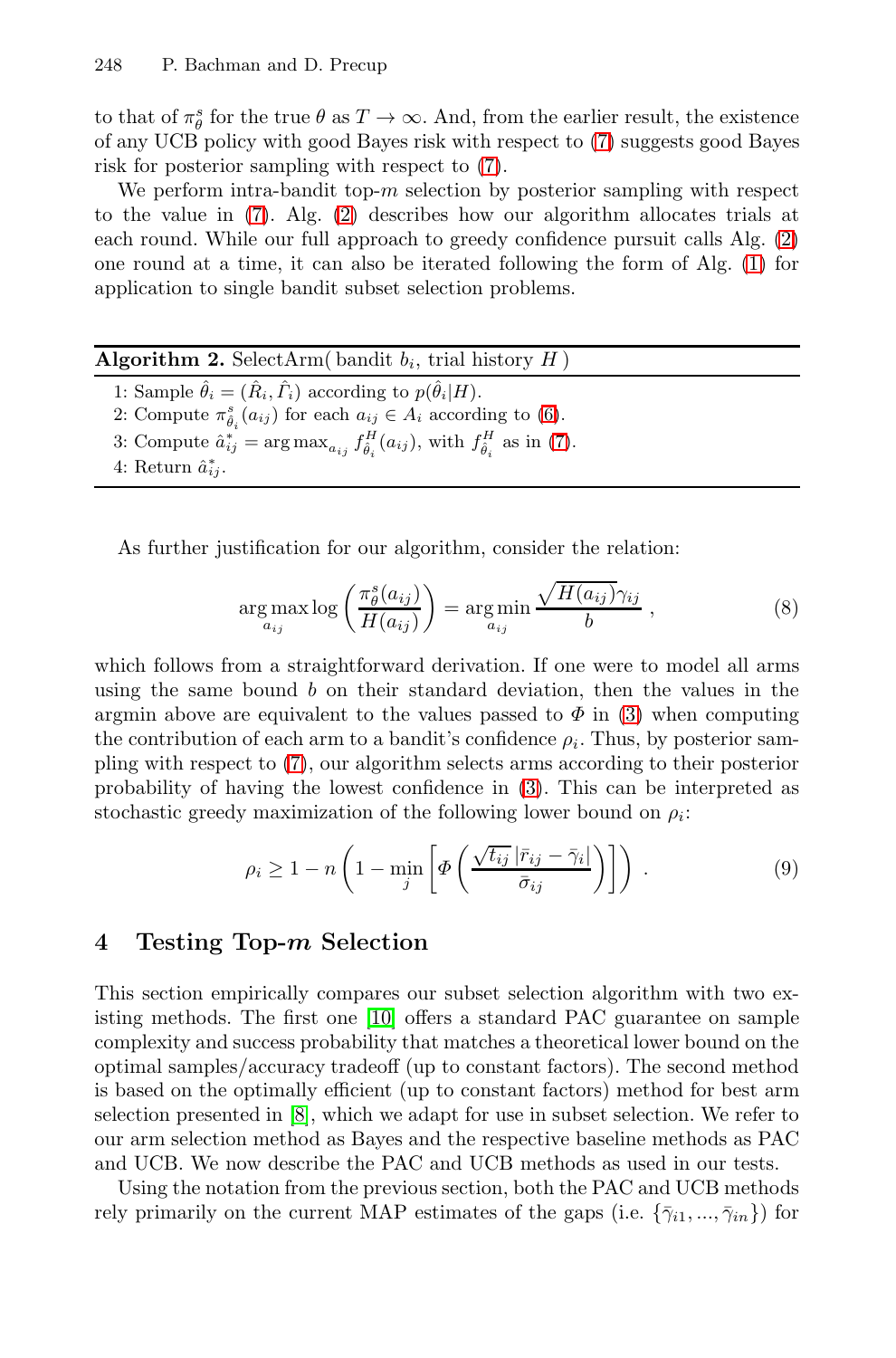<span id="page-8-1"></span>

**Fig. 1.** These plots show average confidence lower bounds as a function of trials allocated for three different arm selection methods and two subset sizes at each of three arm counts. To generate each line, confidence lower bounds were averaged over 100 tests using bandits generated as described in the main text. Methods are indicated by line style. In each s[ubfi](#page-15-10)gure, the darker lines correspond to selecting the best arm and the lighter lines correspond to selecting the top half of the arms.

each of the arms in bandit  $b_i$ . Both methods allocate the next trial to an arm  $a_{ij}$  such that  $-\bar{\gamma}_{ij} + \beta_{ij} = \max_k[-\bar{\gamma}_{ik} + \beta_{ik}]$ , in which the negative gap  $-\bar{\gamma}_{ij}$ encourages a focus on arms near the boundary and the term  $\beta_{ij}$  encourages exploration to improve the per-arm gap estimates. The PAC and UCB methods differ only in their computation of the  $\beta_{ij}$  term.

The PAC method, referred to in [10] as LUCB1, computes  $\beta_{ij}$  as follows:

<span id="page-8-0"></span>
$$
\beta_{ij} = \sqrt{\frac{1}{2t_{ij}} \ln\left(\frac{5nt^4}{4\delta}\right)},\tag{10}
$$

in which  $t_{ij}$  gives the number of trials previously allocated to  $a_{ij}$ , t gives the total [nu](#page-8-0)mber of trials previously allocated,  $n$  is the number of bandit arms, and  $(1 - \delta)$  is the desired probability of correct subset selection (we set  $\delta = 0.05$  in our tests). UCB computes  $\beta_{ij}$  as follows:

$$
\beta_{ij} = \sqrt{\frac{2\kappa_i \bar{\sigma}_{ij}^2}{t_{ij}} + \frac{7\kappa_i \nu_i}{3(t_{ij} - 1)}},\tag{11}
$$

in which  $\bar{\sigma}_{ij}^2$  is the current empirical (i.e. MAP) estimate of the variance of the return of  $a_{ij}$ ,  $t_{ij}$  is as in (10), and  $\kappa_i/\nu_i$  are constants computed from continuously updated empirical estimates of the complexity of bandit  $b_i$ . A full description of the  $\kappa_i/\nu_i$  computations is beyond the scope of this paper and appears in [8]<sup>5</sup>.

All tests underlying Figures 1 and 2 used bandits with return distributions generated by the same process. Four parameters determined the return distribution of each bandit used in these tests: the minimum allowed gap  $\gamma_{min}$ , the

 $5$  For those familiar with the source material, we have implemented AGapE-V with the per-arm gaps  $\Delta_{mk}$  redefined to permit top-m selection. This redefinition of the gaps permits simpler notation, while effecting only a constant shift in all gap values, thus leaving the selection process unchanged when  $m = 1$ .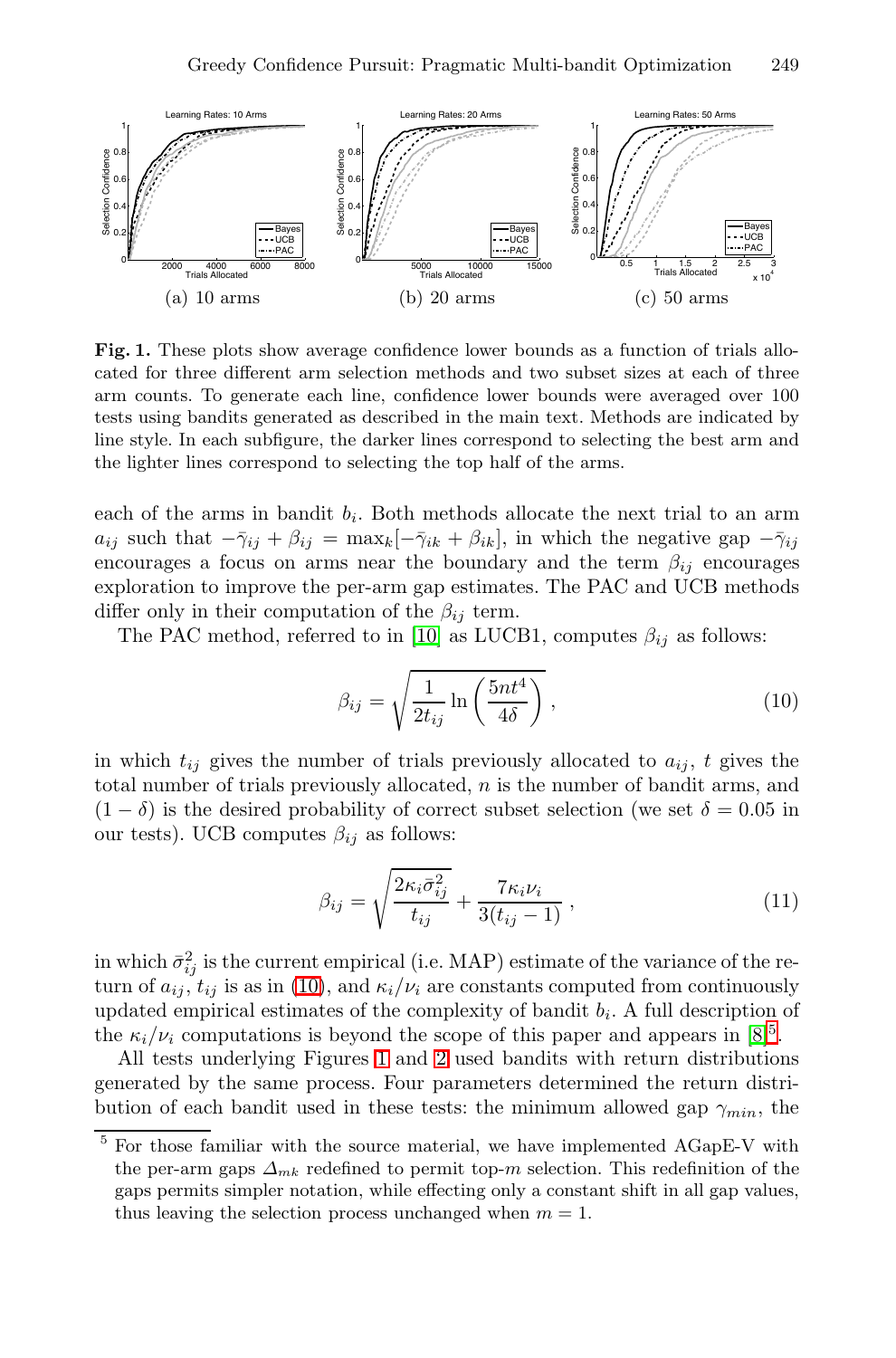

**Fig. 2.** This plot compares best arm selection performance of the Bayes, PAC, and UCB algorithms. The lines show the median completion times achieved by each method over 100 tests at each arm count in {5, 10, 20, 50, 100}, with bandits generated as described in the text. Tests were considered complete when a confidence  $\geq 0.98$  was maintained for at least 100 rounds. Feedback in (a) was instant, while feedback in (b) was delayed 100 trials.

maximum allowed gap  $\gamma_{max}$ , the number of arms n, and the number of top arms to select m. Without loss of generality, we assume that the arms are sorted in order of descending returns. We generated a random set of returns meeting the constraints imposed by these parameters by generating sets of  $n$  returns uniformly distributed over [0.1...0.9] until the gap between the  $m^{th}$  and  $(m+1)^{th}$ largest returns was in the range  $[\gamma_{min}...\gamma_{max}]$ . For the tests in this section, and those i[n t](#page-4-0)he remaining sections, for a given set of per-arm returns (i.e. a bandit), we presented each algorith[m w](#page-8-1)ith matching sequences of trial outcomes. This allowed us to expose all methods tested to problems of equivalent difficulty. For tests in this section we set  $\gamma_{min} = 0.05$  and  $\gamma_{max} = 0.15$ .

<span id="page-9-0"></span>In Figure 1 we show the results of running the Bayes, PAC, and UCB methods on bandits with various arm counts when selecting either the best arm or the top half of the arms. We plot the average learning curves over 100 bandits for each arm count/subset size pair. The confidence values plotted in these curves were computed according to (3). Confidence curves for all other tests in this paper were computed similarly. The tests in Figure 1 show our method consistently outperforming existing methods over all arm counts and subset sizes.

Figure 2 compares Bayes, PAC, and UCB methods across a larger range of arm counts, in the context of best arm selection. For these tests, we compute *completion time* as the first round at which the confidence bound  $\bar{\rho}_i$  was at least 0.98 for the previous 100 trials. Our method clearly has a large advantage as the number of arms increases. While the absolute advantage at arm counts  $\leq 10$  is smaller, it still represents a  $10\% - 20\%$  reduction in completion time.

## **5 Bayesian Greedy Confidence Pursuit**

Recall that, if the completion cost  $c_i$  for each bandit  $b_i$  were deterministic and known a priori, an optimal policy for greedy confidence pursuit would be to complete bandits in order of increasing completion costs, until budget exhaustion.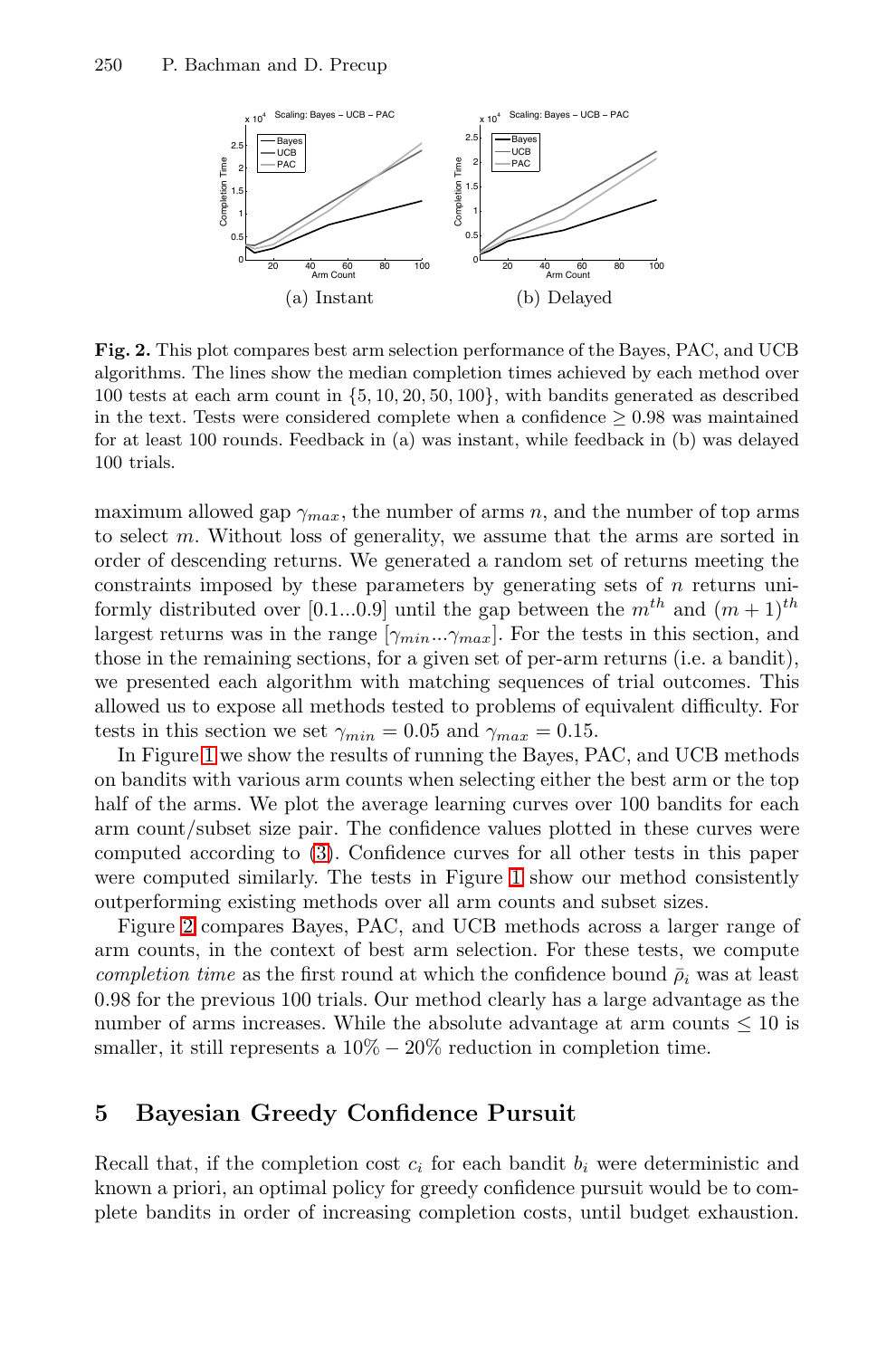To compensate for the uncertain completion costs encountered in practical scenarios, we address greedy confidence pursuit by posterior sampling with respect to an approximate per-bandit completion cost.

For use in greedy confidence pursuit, an approximate completion cost need only predict the relative ranking of a set of bandits in terms of their true completion costs, as this permits mimicking the optimal greedy policy for known completion costs, which depends only o[n](#page-15-2) the cost[-in](#page-10-0)duced bandit order. For a ban[dit](#page-10-1)  $b_i$  with true returns  $R_i$  and gaps  $\Gamma_i$ , we use the following cost estimate:

<span id="page-10-1"></span>
$$
\hat{c}_i = \sum_{j=1}^n \frac{\left(\sigma_{ij} + \sqrt{\sigma_{ij}^2 + (16/3)\gamma_{ij}}\right)^2}{\gamma_{ij}^2},
$$
\n(12)

in which  $\sigma_{ij}$  is the standard deviation associated [wit](#page-10-1)h the return  $r_{ij}$ . The value in (12) comes from a bandit complexity measure described in [8]. Figure 3 supports the predictiveness of (12) with respect to relative empirical costs.

Note that, if one assumes the same target confidence  $\tau$  for all bandits  $b_i \in B$ , then accounting for  $\tau$  in  $\hat{c}_i$  would not affect the ordering of bandits according to  $\hat{c}_i$ , [as](#page-10-1) an "easier" bandit according to (12) would also have a smaller expected completion cost for any value of  $\tau$ . By using (12), we also ignore the effort previously expended on a given bandit. While considering the number of trials already spent on a bandit could improve on the performance of (12), it would require steps to avoid the "sunk-cost" fallacy of economics, as manifested by premature commitment to bandits wrongly identified as "easy".

<span id="page-10-0"></span>We perform bandit selection for greedy confidence pursuit by (minimum) posterior sampling with respect to  $f_{\theta}^{H}(b_i)=\hat{c}_i$ . The resulting algorithm is given in Alg.  $(3)$ . Note that  $(12)$  captures dependence on the subset size m through its use of  $\Gamma_i$  and that  $\hat{c}_i$  becomes stochastic when sampled with respect to the



**Fig. 3.** This figure examines the predictive power of the completion cost in (12). From darkest to lightest the points represent selecting the top 1, 3, and 5 arms of a 10-armed bandit. Points correspond to particular bandits for which 20 runs of our Bayesian subset selection were performed, using independently generated trial outcomes for each run. The  $x$  coordinate of each point is the value of  $(12)$  for the true returns and gaps underlying its runs, while the y coordinate is the mean completion time for its runs.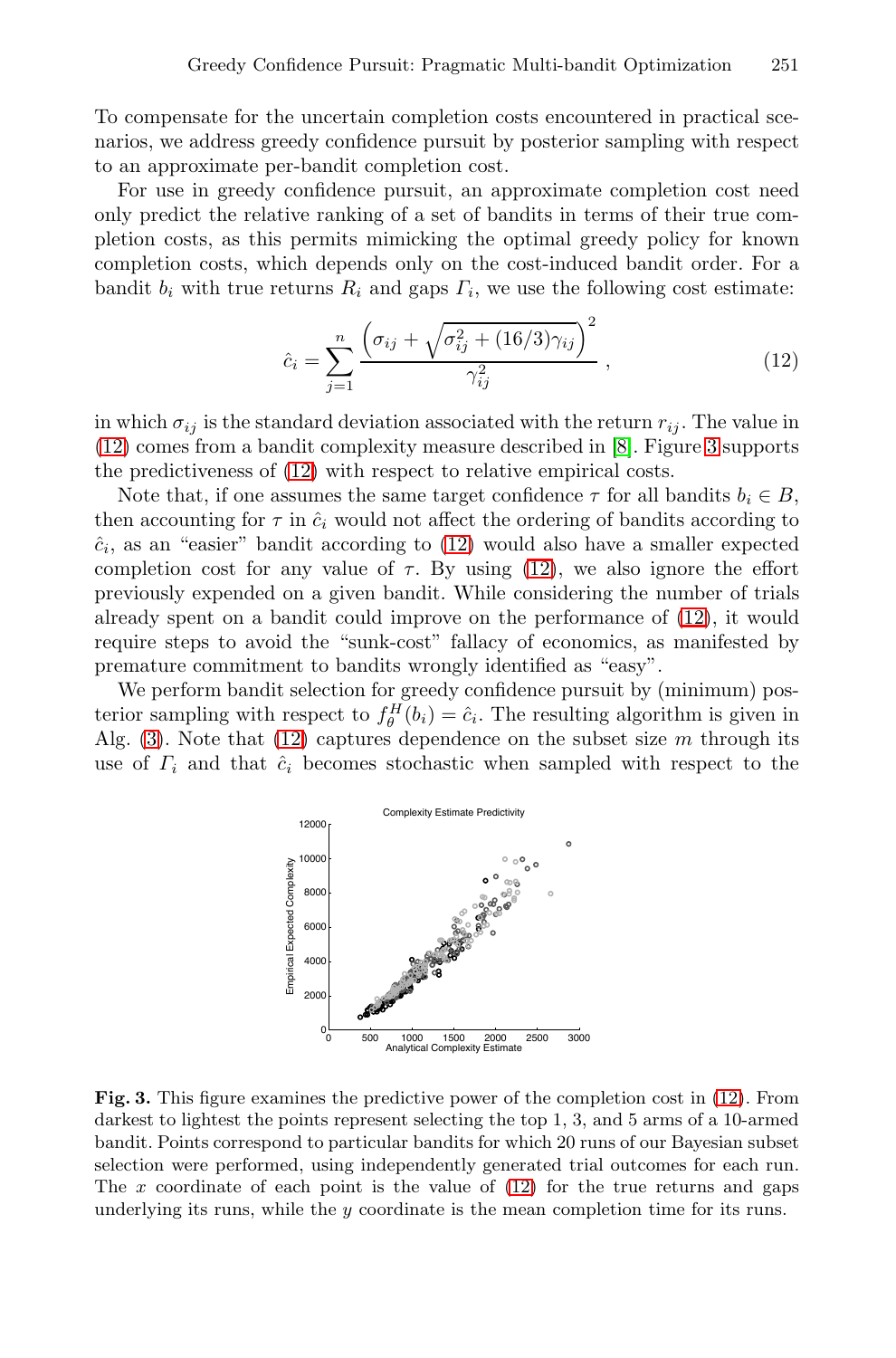<span id="page-11-1"></span>per-bandit posteriors over returns and gaps. A theoretical analysis of our allocation process is beyond the scope of this paper, but the properties of posterior sampling des[crib](#page-10-1)ed in Section 3 suggest it will efficiently direct trials towards the bandits with minimal  $\hat{c}_i$ . Section 6 empirically supports the design of this approach.

**Algorithm 3.** SelectBandit( bandit set B, trial history  $H$ ) 1: **for each**  $b_i \in B$ : 2: Sample  $\hat{\theta}_i = (\hat{R}_i, \hat{\Gamma}_i)$  according to  $p(\hat{\theta}_i|H)$ . 3: Compute  $\hat{c}_i$  according to (12) using  $\hat{R}_i$  and  $\hat{T}_i$ . 4: **end for** 5: Let  $b_i^* = \arg \min_{b_i : \rho_i < \tau} \hat{c}_i$ . 6: Return  $b_{i^*}$ .

# <span id="page-11-0"></span>**5.1 Greedy Confidence Pursuit for "Targeted" Tasks**

Now, consider the following problem:

- Given a finite trial budget T and N bandits  $b_i$  with returns  $R_i = \{r_{i1},...r_{in}\}\$
- Maximiz[e](#page-11-0) [t](#page-11-0)[h](#page-11-1)e number of bandits  $b_i$  for [w](#page-11-1)hich we can say with confidence  $\rho_i$ greater than  $\tau$  that (without loss of generality)  $r_{i1} > \max_{i \neq 1} r_{ij}$ ,

which reformulates the example scenario from Section 2. The twist in this scenario is that we only care about bandits for which a specific arm is best.

We address this problem by extending our algorithm for bandit selection in general greedy confidence pursuit. Intuitively, we sample bandits in proportion to their probability of having the lowest completion cost among bandits in which the targeted arm [is](#page-10-1) best. Alg. (4) describes our extension of Alg. (3).

**Algorithm 4.** TargetedBanditSelection( bandit set  $B$ , trial history  $H$ )

01:  $\forall i$ , set  $\hat{c}_i = \infty$ . 02: **while**  $(\min_i \hat{c}_i == \infty)$ 03: **for each**  $b_i \in B$ : 04: Sample  $\hat{\theta}_i = (\hat{R}_i, \hat{\Gamma}_i)$  according to  $p(\hat{\theta}_i|H)$  $p(\hat{\theta}_i|H)$  $p(\hat{\theta}_i|H)$ . 05: Compute  $\hat{c}_i$  according to (12) using  $\hat{R}_i$  and  $\hat{T}_i$ . 06: If  $\hat{r}_{i1} < \max_{j \neq 1} \hat{r}_{ij}$ , set  $\hat{c}_i = \infty$ <br>08: end for end for 09: **end while** 10: Let  $b_i^* = \arg \min_{b_i : \rho_i < \tau} \hat{c}_i$ . 11: Return  $b_{i^*}$ .

In the next section, we empirically support the value of Alg. (4) in situations where one is focused on maximizing "positive" results involving specific arms. For practical reasons, we upper bound the number of runs through the "resampling" loop of lines 02 − 09. If, prior to reaching the upper bound, no bandit has been found for which  $\hat{r}_{i1} > \max_{i \neq 1} \hat{r}_{i},$  we select a bandit according to Alg. (3).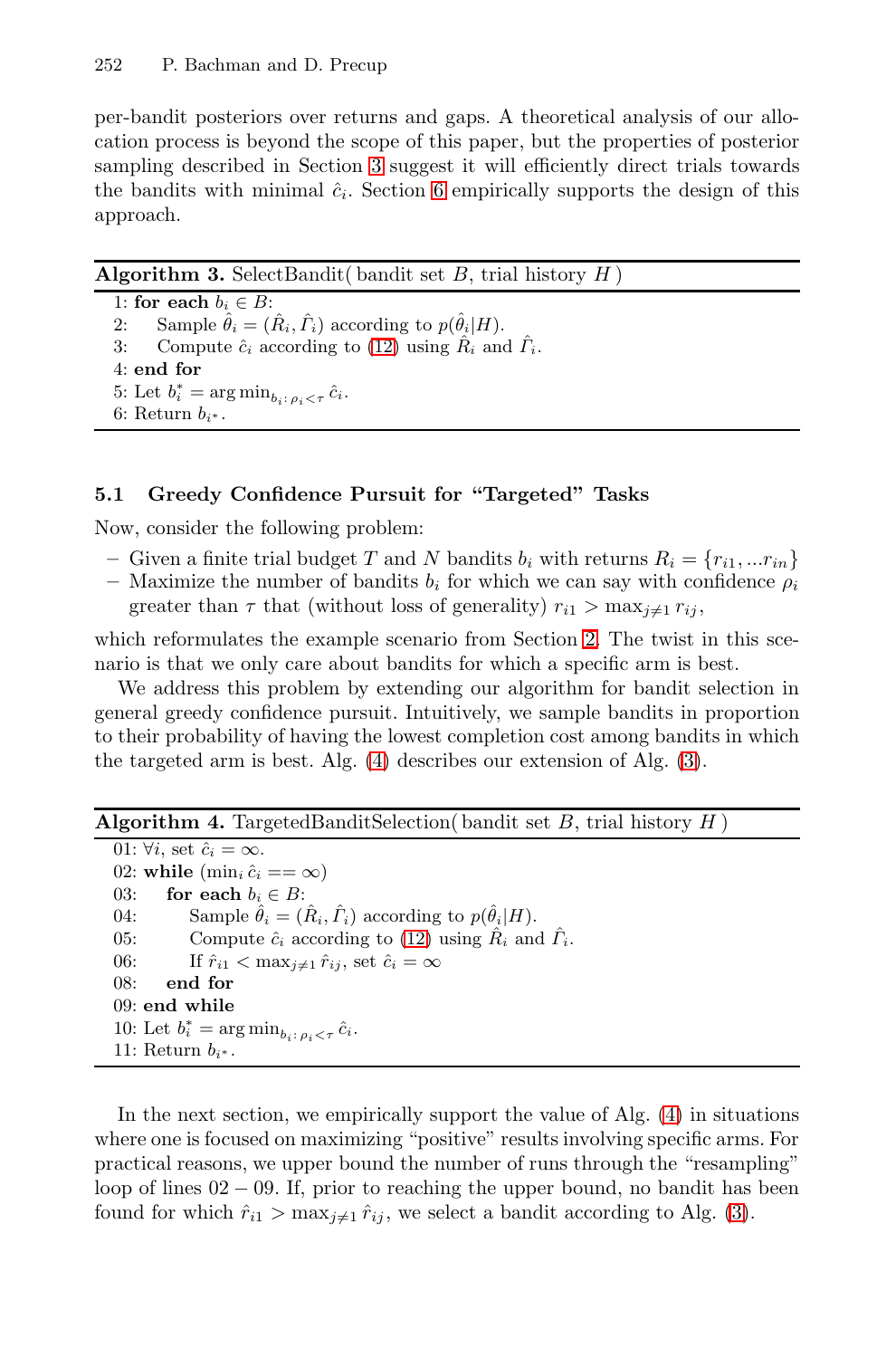# **6 Testing Greedy Confidence Pursuit**

<span id="page-12-0"></span>We begin our empirical examination of greed[y c](#page-10-1)onfidence pursuit with tests supporting (12) as an approximate completion cost. These tests were based on selecting the top 1, 3, and 5 arms of 10-armed bandits, with returns distributed as in Section 4. For each test, we generated a bandit, computed its cost according to (12) using the true returns, and then ran our Bayes arm selection 20 times on the bandit, using independently simulated trials for each run. Each point in Figure 3 corresponds to the analytically computed cost and the empirical expected cost for a particular bandit, with empirical completion costs measured as for Figure 2. These tests show that the cost estimates given by (12) are highly predictive with respect to the behavior of our algorithm.



**Fig. 4.** This figure examines the performance of our method for greedy confidence pursuit, when selec[tin](#page-12-0)g be[st](#page-13-0) arms. Curves in (a) were computed over 100 tests, each of which used 20 10-armed bandits, with the gap for one bandit set to 0.1 and the remaining gaps set to 0.01. Curves in (b) were computed ov[er](#page-9-0) 100 tests, each of which used 15 10-armed band[its](#page-3-0), with the gaps for the bandits evenly spaced on a log scale from 0.01 to 0.1. Bandit generation for the tests in (a) and (b) is described in the text. The curves in (a) and (b) show the number of bandits confidently completed prior to a given trial, aggregated a[cro](#page-7-0)ss the relevant tests, with completion defined as for Fig. 2.

For the tests underlying Figures 4 and 5, the per-bandit objective was best arm selection. These tests compared our metho[d f](#page-10-1)or greedy confidence pursuit (tag: GCP-Bayes), comprising the bandit selection described in Section 5 and the arm selection described in Section 3, to three baseline methods. The first baseline was Uni-UCB, w[hi](#page-2-1)ch uniformly [s](#page-2-0)elected bandits and then applied the UCB arm selection described in Section 4. The second baseline was Gab-UCB, which used UCB arm selection applied jointly over the bandits as described for GapE-V in  $[8]^{6}$ . The final baseline was provided by MAP-UCB, which selected bandits stochastically in inverse proportion to estimates of their completion costs computed by plugging MAP estimates of the relevant values into (12), and then used UCB for intra-bandit arm selection.

 $6$  Note that Gab-UCB is designed to optimize (1) rather than (2). By selecting jointly over all arms/bandits, our Bayesian approach to top-m selection can also be applied towards (1).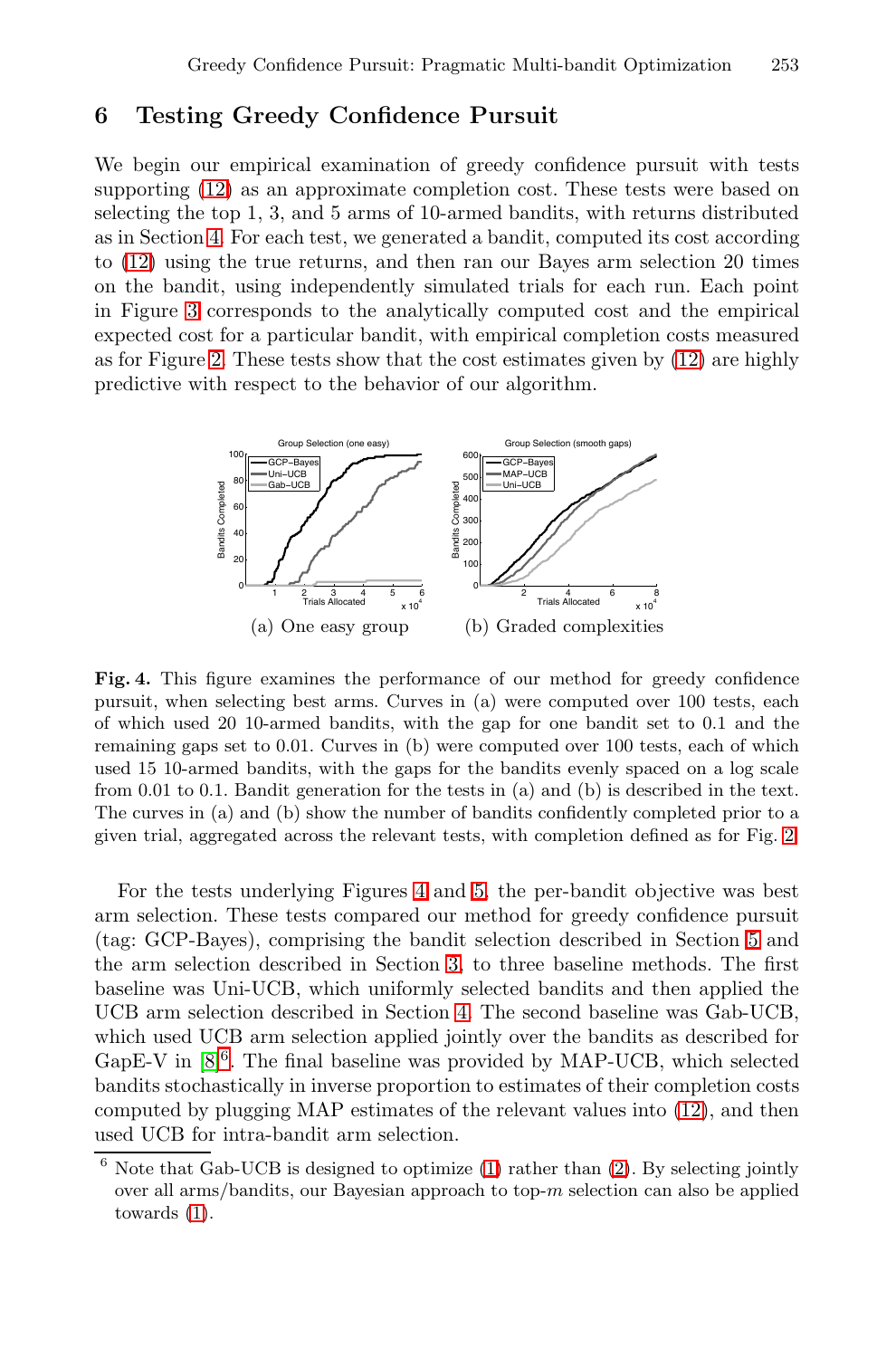Figure 4 examines whether our ap[pro](#page-12-0)ach to greedy confidence pursuit can improve the rate at which confident results are achieved. In each test underlying [\(a](#page-12-0)), 20 bandits were generated such that one had gap 0.1 and the rest had gap 0.01. For each test underlying (b), 15 bandits were generated to have gaps evenly spaced on a logarithmic scale over [0.01...0.10]. [Giv](#page-2-1)en the desired gap size  $\gamma$  for each bandit, the best arm was set to return  $0.5 + \gamma$ , and the remaining returns were set uniformly at random in [0.0...0.5] and then uniformly shifted such that the second best arm had return 0.5. The curves in Figure 4 show the cumulative confident results achieved by each method prior to a given trial, computed based on 100 independently generated sets of test bandits for both (a) and (b).

Overall, Figure 4 shows that, in comparison to Uni-UCB and Gab-UCB, our method significantly accelerates the achievement of confident results. The tests in (a) show that Gab-UCB, which optimizes the objective described in (1), performs poorly with respect to the rate at which confident results are achieved when the bandits under consideration span a wide range of costs. The tests in (b) show that GCP-Bayes and MAP-UCB both maintain a large [pe](#page-2-2)rformance advantage over Uni-UCB even when the difference between easy and hard bandits is less pronounced than for the tests in (a). Note that MAP-UCB is a novel algorithm which we have introduced to provide non-trivial competition for GCP-Bayes.

## **6.1 Testing ["T](#page-12-0)argeted" Greedy Confidence Pursuit**

<span id="page-13-0"></span>Figure 5 examines the performance of our approach to group selection for greedy confidence pursuit in the context of the targeted scenario from Section 2. In each test underlying the plots, 20 10-armed bandits were generated with gaps distributed uniformly at random over [0.01...0.10]. In each test, 5 bandits had their target arm best and the other 15 bandits had some other arm best. Given the gap size and best arm index for each bandit, the per-arm returns were set as for the tests underlying Figure 4.



Fig. 5. This figure gives two views of the cumulative number of best arms confidently selected prior to a given trial, similar to Figure 4. Each of the 100 tests on which these plots are based used 20 10-armed bandits, of which 5 had the target arm best while the remaining 15 had some other arm best. Gaps for all bandits were set uniformly at random in [0.01...0.10]. Bandit generation for these tests is described in the text. Plot (a) shows the cumulative number of bandits completed among those whose target arm was best, while (b) shows cumulative completions among all bandits.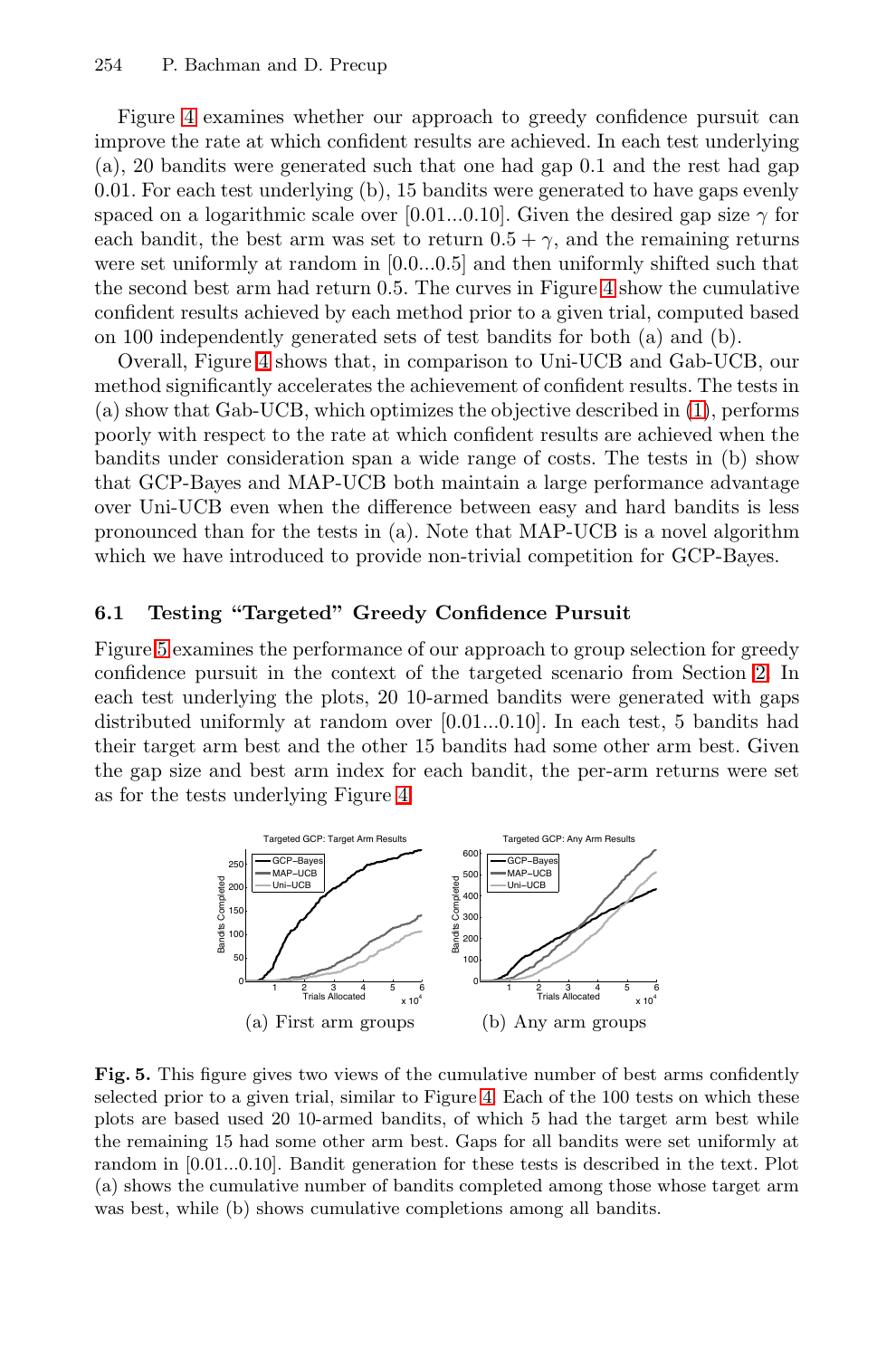The curves in Figure 5 show the rate at which each considered method achieved confident results, as measured by the number of bandits confidently completed prior to a given round, aggregated over 100 independently generated sets of bandits. For (a), only completed bandits among those with their target arm best were considered when computing the plotted curves. For (b), all completed bandits were considered when computing the plotted curves.

The curves in (a) show that, in comparison to both Uni-UCB and MAP-UCB, the targeted version of GCP-Bayes from Section 5.1 dramatically increases the rate at which confident results are achieved among bandits with their target arm best. The curves in (b) show that the increased focus of this version of GCP-Bayes on a particular subset of the bandits also modestly increases the initial rate at which confident results are achieved among all bandits, but that this early advantage fades as easy target-arm-best results are exhausted. After completing the easiest target-arm-best results, GCP-Bayes falls behind MAP-UCB, which greedily and impartially pursues all easy results.

# **7 Conclusion and Future Work**

We presented a new multi-bandit optimization objective, called greedy confidence pursuit, which captures the general problem of maximizing the number of significant results achieved among a set of experiments sharing a finite pool of fungible resources. We derived algorithms for optimizing this objective in the context of top- $m$  arm identification, both for single and multiple bandits. Our methods compare favorably to existing UCB-style algorithms in terms of empirical performance. In particular, for subset selection, our method scales much better with increasing arm counts than existing algorithms, which suggests its applicability in domains frequently involving numerous actions, such as online advertising and Monte-Carlo tree search for games with high branching factors.

While we used Bernoulli bandits in this paper, our methods directly extend to other return types e.g. normally-distributed continuous returns, through a simple change of priors. Structured priors, e.g. Gaussian processes, can also be used to capture both inter-bandit and intra-bandit r[el](#page-11-1)ationships between returns. We used bandits with homogenous arm counts, but our methods handle heterogenous arm counts with no changes. With minor modifications, our methods can be used with bandits that share arms and for tasks other than subset selection, e.g. estimating quantiles or rank-ordering all returns. For practical applications, it may also be useful to account for variability in the value of completing each bandit. Such extensions are beyond the scope of the current paper, but provide rich material for future work. We gave one brief illustration of the flexibility granted by our use of posterior sampling by transforming Alg. (3) into Alg. (4), for application to problems in which only specific confident results are pursued.